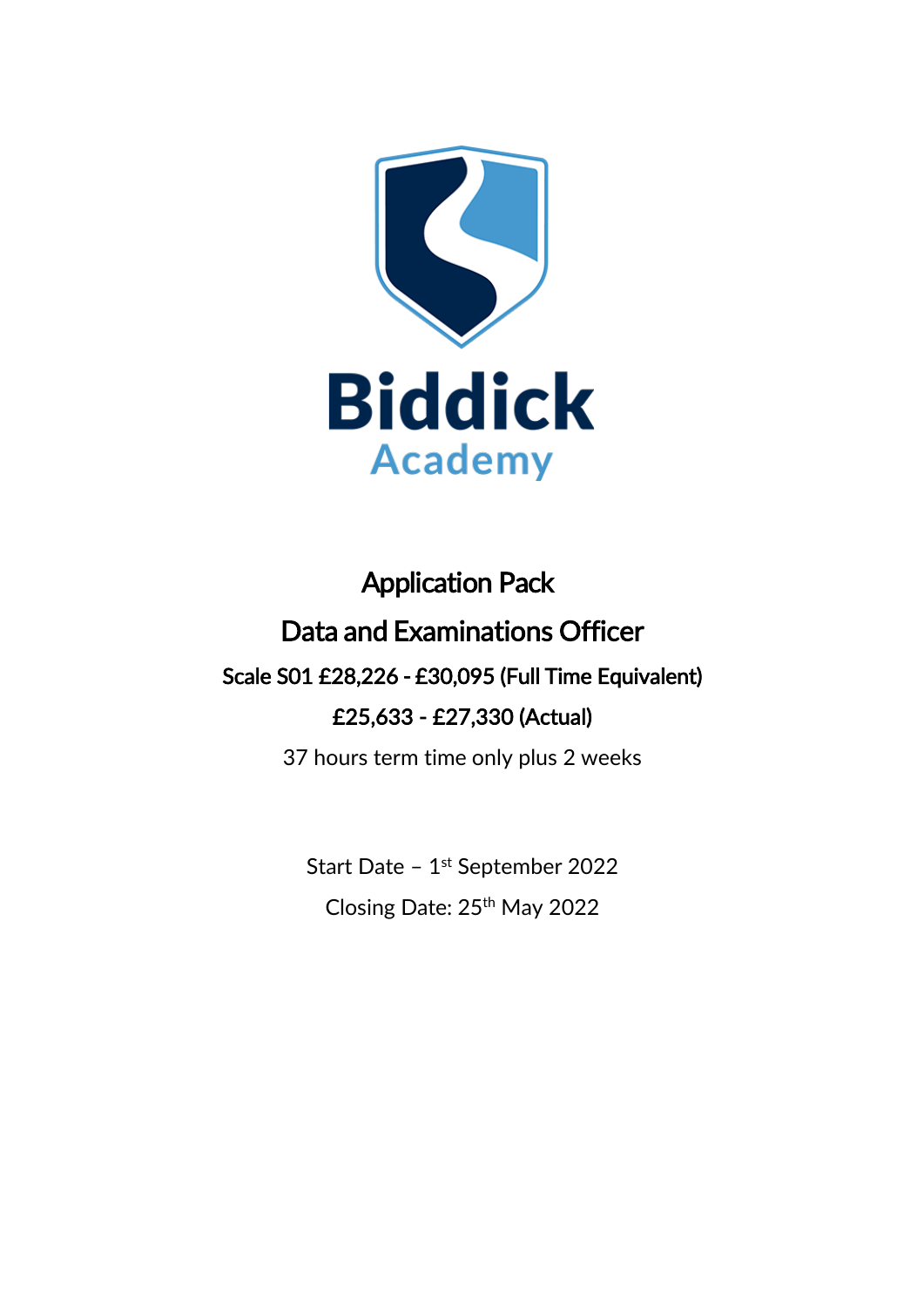#### Dear Applicant

Thank you for your interest in the post of **Data and Examinations Officer** at Biddick Academy.

Our aim is to inspire children to learn, unlock their potential and achieve success. We are passionate and determined that every student feels a sense of achievement, enjoys their learning, is happy and cared for, and develops as a well-rounded individual.

At Biddick Academy, we are preparing students not just to excel in examinations but also to have the skills and attributes to be successful in life. Our curriculum is designed with the intention of developing curious, resilient, aspirational young people who leave us, truly ready for their next steps. We recognise the importance of the informal and formal curriculum and actively encourage a wealth of extra-curricular activities.

I am proud to lead a team of exceptional staff who develop positive relationships with students and are committed to providing opportunities so that students fulfil their potential. You will be joining a team that works together, supporting and motivating each other to ensure our students thrive and flourish.

Biddick Academy is at the heart of the local community and for this reason; the Academy is a warm, energetic and supportive environment. We provide a comprehensive induction programme for new colleagues and offer a range of high-quality professional development opportunities.

I would like to wish you the best of luck with your application and should you require any further information please do not hesitate to contact the Academy.

 $K.M$ 

Miss K. Morris

Headteacher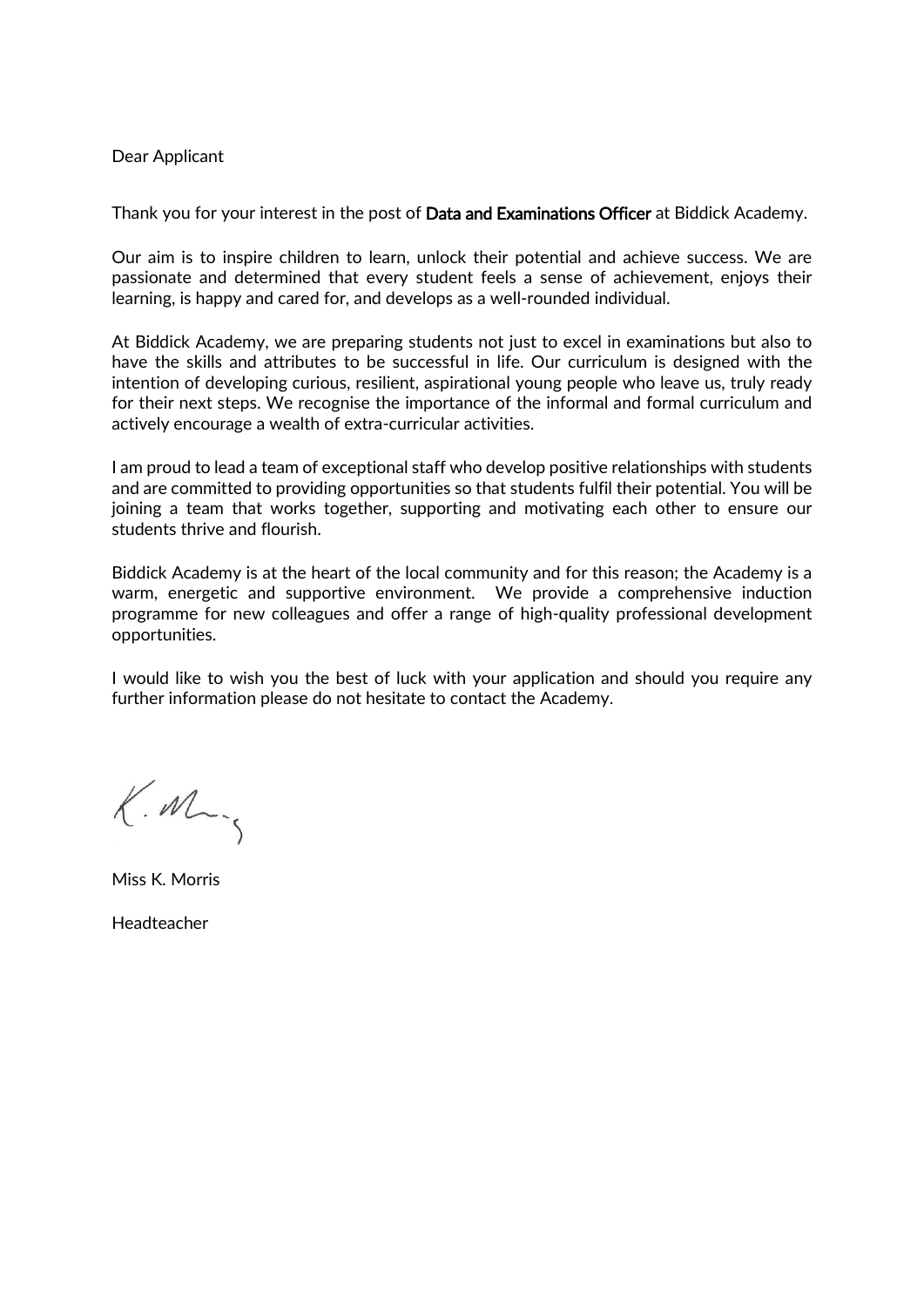### Academy Information

As an oversubscribed school, Biddick Academy has an excellent reputation in the local community. With 1125 students on roll and a specialist ASD provision compromising of 35 places, Biddick Academy is a dynamic place to work. We have 6 feeder primary schools and our catchment area is comprehensive, encompassing a wide variety of backgrounds.

The Academy has benefited from significant investment over a number of years and has excellent facilities, including a purpose-built Engineering workshop and Hair and Beauty salon. After school hours, the Academy is busy with many community groups using the 3G pitches and leisure facilities.

As an organisation, we want everyone, students and staff alike, to:

- Be part of a safe and respectful community
- Feel happy, valued and empowered so that we all thrive
- Aspire to be the best we can be
- Act with integrity
- Nurture resilience and independence
- Have the attitude and character to excel in life
- Have a desire to learn and work with passion, purpose and pride

#### Curriculum

## Key Stage Three

In Years 7 to 9 students study a broad range of subjects that, at the end of Key Stage Three, enable them to make informed choices for their GCSEs. For example, at present students study the following subjects: English, Mathematics, Science, Geography, History, Religious Education, Physical Education, Music, Art, Design Technology, ICT, IAG (Information, Advice and Guidance), Accelerated Reader, Spanish/French.

#### Key Stage Four

At the end of Year 9, students make choices regarding the courses they would like to study in Years 10 and 11. All students study GCSEs in the following subjects: English Language, English Literature, Mathematics, Science, History and /or Geography. In addition, all students must also continue to study Physical Education, Ethics, and IAG (Information, Advice, Guidance) as part of the non-examined curriculum.

Students may then choose from a wide variety of further subjects to make up their option choices. At present GCSEs and vocational courses are available in: French, Spanish, Philopshy and Ethics, Engineering, Computer Science, Creative iMedia, Business and Enterprise, Food and Nutrition, Fine Art, Art and Design, Textiles, Digital Art, Hair and Beauty, Physical Education, Dance, Drama and Music.